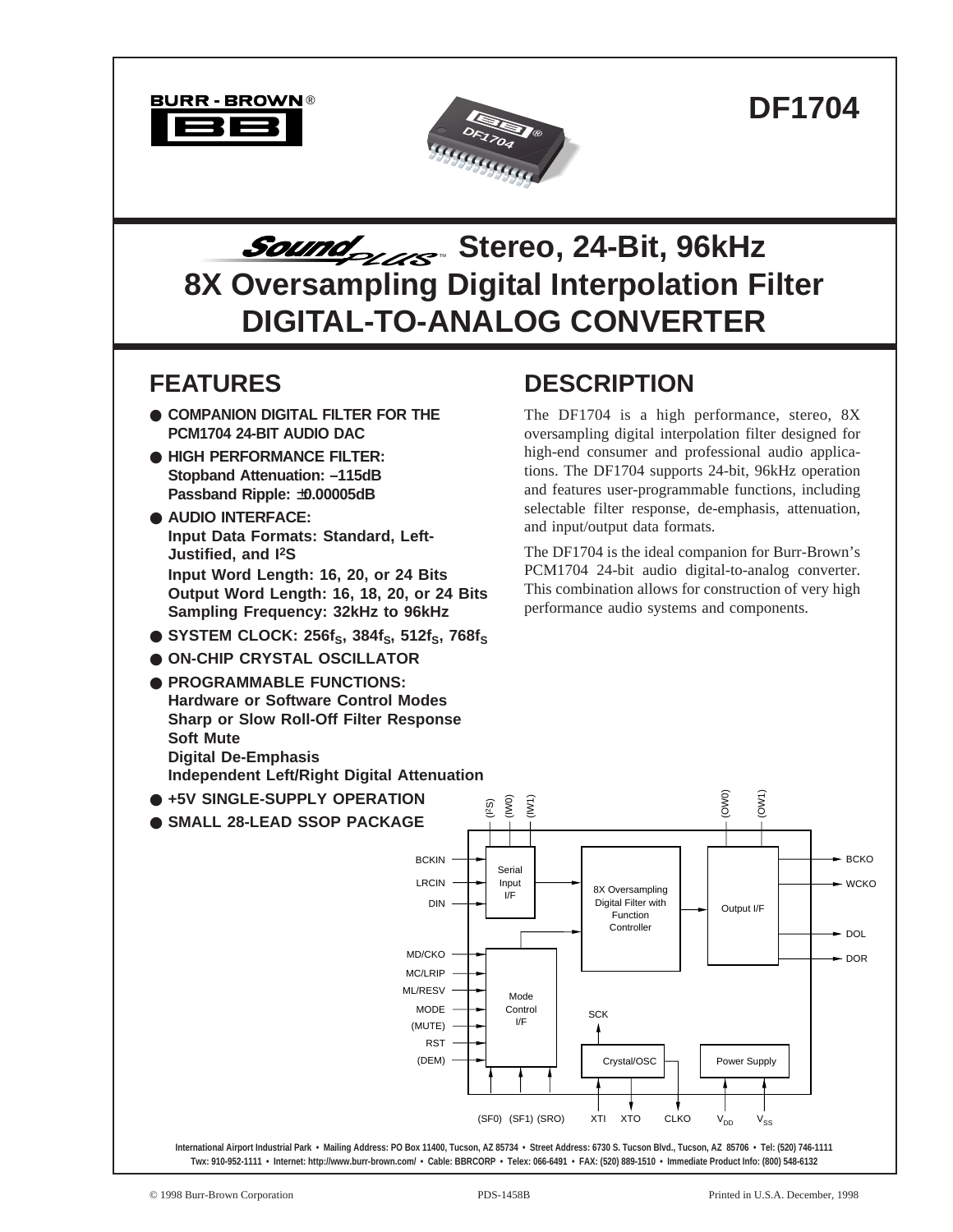## **SPECIFICATIONS**

All specifications at +25 $^{\circ}$ C, V<sub>DD</sub> = +5V, unless otherwise noted.

|                                                                                                                                                                                                                                                                                                                                                 |                                                                                                           |                                                    | <b>DF1704E</b>                                                                                                       |                                                                                                          |                                   |
|-------------------------------------------------------------------------------------------------------------------------------------------------------------------------------------------------------------------------------------------------------------------------------------------------------------------------------------------------|-----------------------------------------------------------------------------------------------------------|----------------------------------------------------|----------------------------------------------------------------------------------------------------------------------|----------------------------------------------------------------------------------------------------------|-----------------------------------|
| <b>PARAMETER</b>                                                                                                                                                                                                                                                                                                                                | <b>CONDITIONS</b>                                                                                         | <b>MIN</b>                                         | <b>TYP</b>                                                                                                           | <b>MAX</b>                                                                                               | <b>UNITS</b>                      |
| <b>RESOLUTION</b>                                                                                                                                                                                                                                                                                                                               |                                                                                                           |                                                    | 24                                                                                                                   |                                                                                                          | <b>Bits</b>                       |
| <b>INPUT DATA FORMAT</b><br>Audio Data Interface Format<br>Audio Data Bit Length<br>Audio Data Format<br>Sampling Frequency (f <sub>s</sub> )<br><b>System Clock Frequency</b>                                                                                                                                                                  |                                                                                                           | 32                                                 | Standard/Left-Justified/I <sup>2</sup> S<br>16/20/24 Selectable<br>MSB-First, Two's Binary Comp<br>256/384/512/768fs | 96                                                                                                       | kHz                               |
| <b>OUTPUT DATA FORMAT</b><br>Audio Data Interface Format<br>Audio Data Bit Length<br>Audio Data Format                                                                                                                                                                                                                                          |                                                                                                           |                                                    | Right-Justified<br>16/20/24 Selectable<br>MSB-First, Binary Two's Complement                                         |                                                                                                          |                                   |
| <b>DIGITAL INPUT/OUTPUT</b><br>Input Logic Level:<br>$V_{IH}$<br>$V_{\parallel}$<br>Output Logic Level: V <sub>OH</sub><br>$V_{OL}$                                                                                                                                                                                                             | $I_{OH} = 2mA$<br>$I_{OL} = 4mA$                                                                          | 2.0<br>4.5                                         |                                                                                                                      | 0.8<br>0.5                                                                                               | V<br>$\vee$<br>$\vee$<br>V        |
| <b>CLKO AC CHARACTERISTICS</b><br>Rise Time $(t_R)$<br>Fall Time $(t_F)$<br>Duty Cycle                                                                                                                                                                                                                                                          | 20% to 80% V <sub>DD</sub> , 10pF<br>80% to 20% V <sub>DD</sub> , 10pF<br>10pF Load                       |                                                    | $\overline{4}$<br>3<br>37                                                                                            |                                                                                                          | ns<br>ns<br>$\%$                  |
| <b>DIGITAL FILTER PERFORMANCE</b><br>Filter Characteristics 1 (Sharp Roll-Off)<br>Passband<br>Stopband<br>Passband Ripple<br>Stopband Attenuation<br>Filter Characteristics 2 (Sharp Roll-Off)<br>Passband Ripple<br>Stopband<br>Passband Ripple<br>Stopband Attenuation<br>Delay Time<br>De-Emphasis Error<br><b>POWER SUPPLY REQUIREMENTS</b> | $\pm 0.00005$ dB<br>$-3dB$<br>Stopband = $0.546f_s$<br>$\pm 0.0001$ dB<br>$-3dB$<br>Stopband = $0.748f_s$ | $0.546f_S$<br>$-115$<br>$0.732f_{\rm s}$<br>$-100$ | $45.125/f_s$                                                                                                         | 0.454f <sub>s</sub><br>0.493f <sub>s</sub><br>±0.00005<br>$0.254f_S$<br>$0.460 f_S$<br>±0.0001<br>±0.003 | dB<br>dВ<br>dB<br>dB<br>sec<br>dB |
| Voltage Range<br>Supply Current: I <sub>pp</sub><br>Power Dissipation                                                                                                                                                                                                                                                                           | $V_{DD}$                                                                                                  | 4.5                                                | 5<br>20<br>100                                                                                                       | 5.5<br>30<br>150                                                                                         | <b>VDC</b><br>mA<br>mW            |
| <b>TEMPERATURE RANGE</b><br>Operation<br>Storage                                                                                                                                                                                                                                                                                                |                                                                                                           | $-25$<br>$-55$                                     |                                                                                                                      | $+85$<br>$+100$                                                                                          | $^{\circ}C$<br>$^{\circ}C$        |

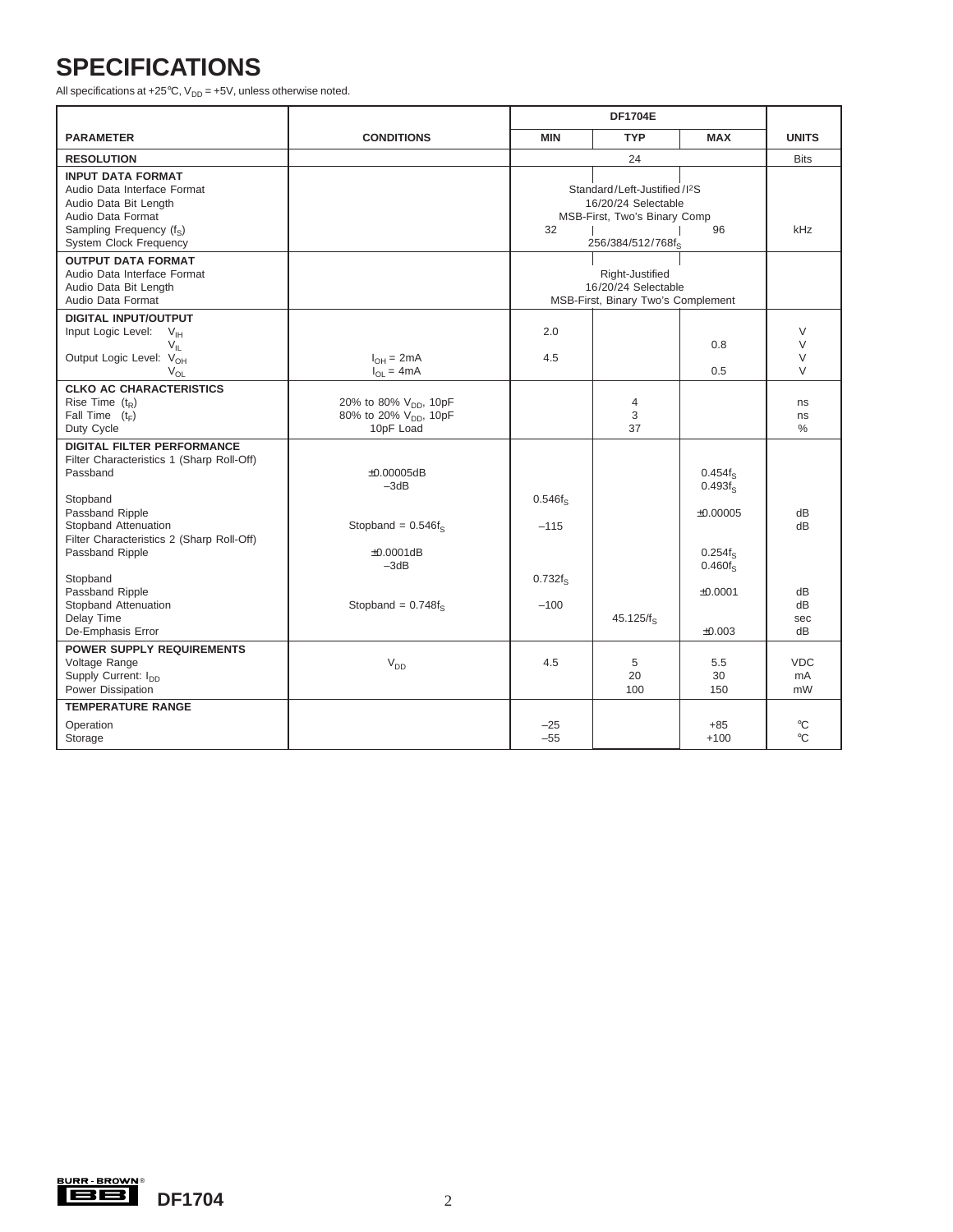#### **PIN CONFIGURATION PIN ASSIGNMENTS**



#### **PACKAGE INFORMATION**

| <b>PRODUCT</b> | <b>PACKAGE</b> | <b>PACKAGE DRAWING</b><br>NUMBER <sup>(1)</sup> |
|----------------|----------------|-------------------------------------------------|
| DF1704E        | 28-Lead SSOP   | 324                                             |

NOTE: (1) For detailed drawing and dimension table, please see end of data sheet, or Appendix C of Burr-Brown IC Data Book.

### **ABSOLUTE MAXIMUM RATINGS**

| Input Current (any pins except power supplies)  ±10mA |  |
|-------------------------------------------------------|--|
|                                                       |  |
|                                                       |  |
|                                                       |  |
|                                                       |  |
|                                                       |  |

| <b>PIN</b>     | <b>NAME</b>     | I/O        | <b>DESCRIPTION</b>                                                         |
|----------------|-----------------|------------|----------------------------------------------------------------------------|
| 1              | <b>DIN</b>      | IN         | Serial Audio Data Input(3)                                                 |
| $\overline{2}$ | <b>BCKIN</b>    | IN         | Bit Clock Input for Serial Audio Data(3)                                   |
| 3              | ${}^{12}S$      | IN         | Input Audio Data Format Selection <sup>(2, 4)</sup>                        |
| 4              | IW <sub>0</sub> | IN         | Input Audio Data Word Selection <sup>(2, 4)</sup>                          |
| 5              | IW <sub>1</sub> | IN         | Input Audio Data Word Selection <sup>(2, 4)</sup>                          |
| 6              | XTI             | IN         | Oscillator Input/External Clock Input                                      |
| $\overline{7}$ | <b>XTO</b>      | <b>OUT</b> | Oscillator Output                                                          |
| 8              | $V_{SS}$        |            | <b>Digital Ground</b>                                                      |
| 9              | <b>CLKO</b>     | <b>OUT</b> | <b>Buffered System Clock Output</b>                                        |
| 10             | <b>MODE</b>     | IN         | Mode Control Selection (H: Software, L: Hardware) <sup>(1)</sup>           |
| 11             | MD/CKO          | IN         | Control Data Input/Clock Output Frequency<br>Seler <sub>t</sub> (1, 5)     |
| 12             | <b>MC/LRIP</b>  | IN         | Control Data Clock/Polarity of LRCK Select <sup>(1, 5)</sup>               |
| 13             | <b>ML/RESV</b>  | IN         | Control Data Latch/Reserved (1, 5)                                         |
| 14             | <b>RST</b>      | IN         | Reset. When this pin is LOW, the digital filter<br>is held in reset. $(1)$ |
| 15             | <b>MUTE</b>     | IN         | Mute Control(1, 4)                                                         |
| 16             | <b>DEM</b>      | IN         | De-Emphasis Control <sup>(2, 4)</sup>                                      |
| 17             | SF <sub>0</sub> | IN         | Sampling Rate Select for De-emphasis <sup>(2, 4)</sup>                     |
| 18             | SF <sub>1</sub> | IN         | Sampling Rate Select for De-emphasis <sup>(2, 4)</sup>                     |
| 19             | OW <sub>0</sub> | IN         | Output Audio Data Word and Format Select <sup>(2, 4)</sup>                 |
| 20             | OW <sub>1</sub> | IN         | Output Audio Data Word and Format Select <sup>(2, 4)</sup>                 |
| 21             | <b>NC</b>       | —          | No Connection                                                              |
| 22             | $V_{DD}$        |            | Digital Power, +5V                                                         |
| 23             | DOR.            | <b>OUT</b> | Rch, Serial Audio Data Output                                              |
| 24             | <b>DOL</b>      | <b>OUT</b> | Lch, Serial Audio Data Output                                              |
| 25             | <b>WCKO</b>     | <b>OUT</b> | Word Clock for Serial Audio Data Output                                    |
| 26             | <b>BCKO</b>     | <b>OUT</b> | Bit Clock for Serial Audio Data Output                                     |
| 27             | <b>SRO</b>      | IN         | Filter Response Select <sup>(2, 4)</sup>                                   |
| 28             | <b>LRCIN</b>    | IN         | L/R Clock Input $(f_s)$ for Serial Audio Data(3)                           |

NOTES: (1) Pins 10-15; Schmitt-Trigger input with pull-up resistor. (2) Pins 3-5, 16-20, 27; Schmitt-Trigger input with pull-down resister. (3) Pins 1, 2, 28; Schmitt-Trigger input. (4) Pins 3-5, 15-20, 27; these pins are invalid when MODE (pin 10) is HIGH. (5) Pins 11-13; these pins have different functions corresponding to MODE (pin 10), (HIGH/LOW).



This integrated circuit can be damaged by ESD. Burr-Brown recommends that all integrated circuits be handled with appropriate precautions. Failure to observe proper handling and installation procedures can cause damage.

ESD damage can range from subtle performance degradation to complete device failure. Precision integrated circuits may be more susceptible to damage because very small parametric changes could cause the device not to meet its published specifications.

The information provided herein is believed to be reliable; however, BURR-BROWN assumes no responsibility for inaccuracies or omissions. BURR-BROWN assumes no responsibility for the use of this information, and all use of such information shall be entirely at the user's own risk. Prices and specifications are subject to change without notice. No patent rights or licenses to any of the circuits described herein are implied or granted to any third party. BURR-BROWN does not authorize or warrant any BURR-BROWN product for use in life support devices and/or systems.

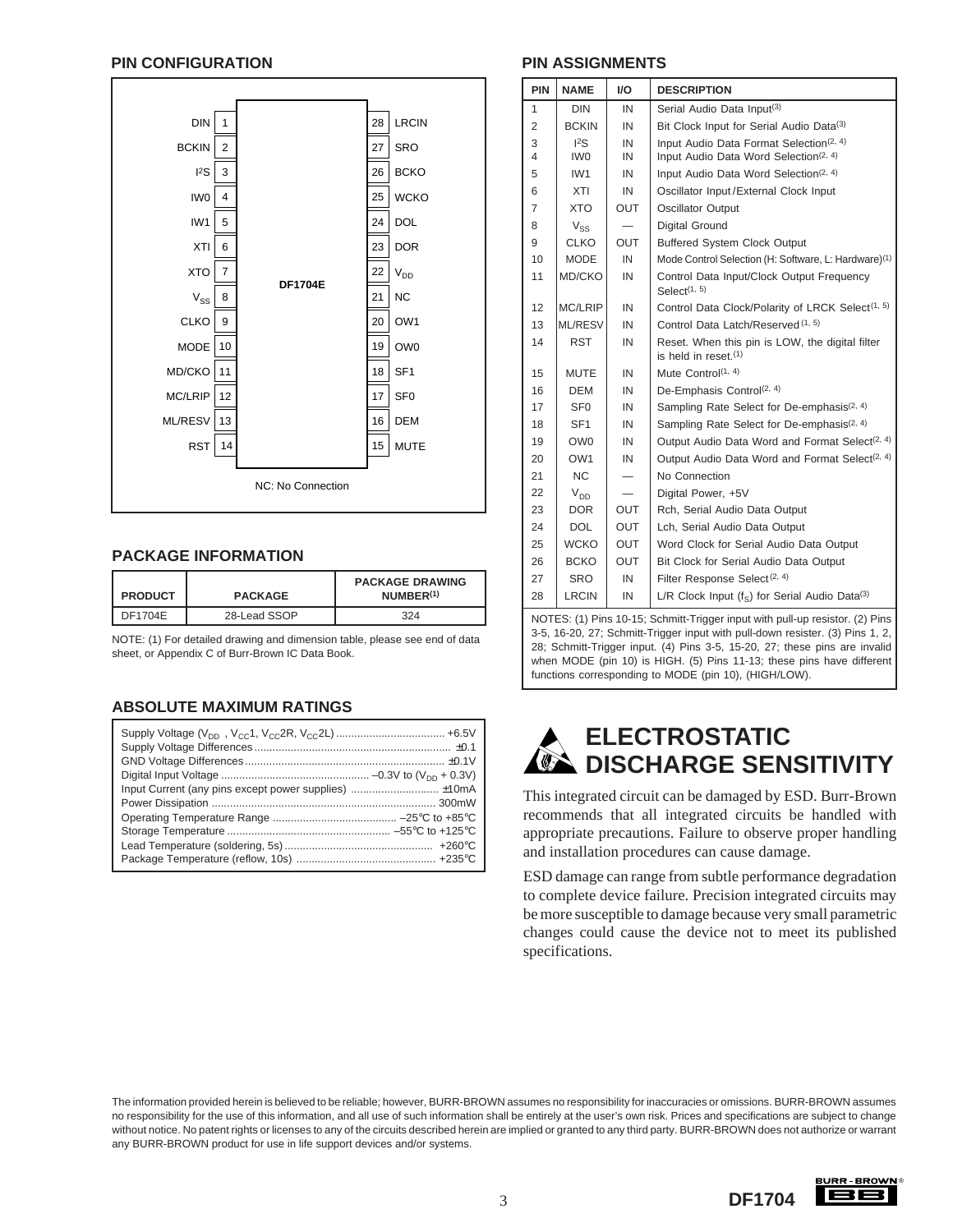## **TYPICAL PERFORMANCE CURVES OF INTERNAL FILTER**

**DIGITAL FILTER (DE-EMPHASIS OFF, f<sub>S</sub> = 44.1kHz)** 













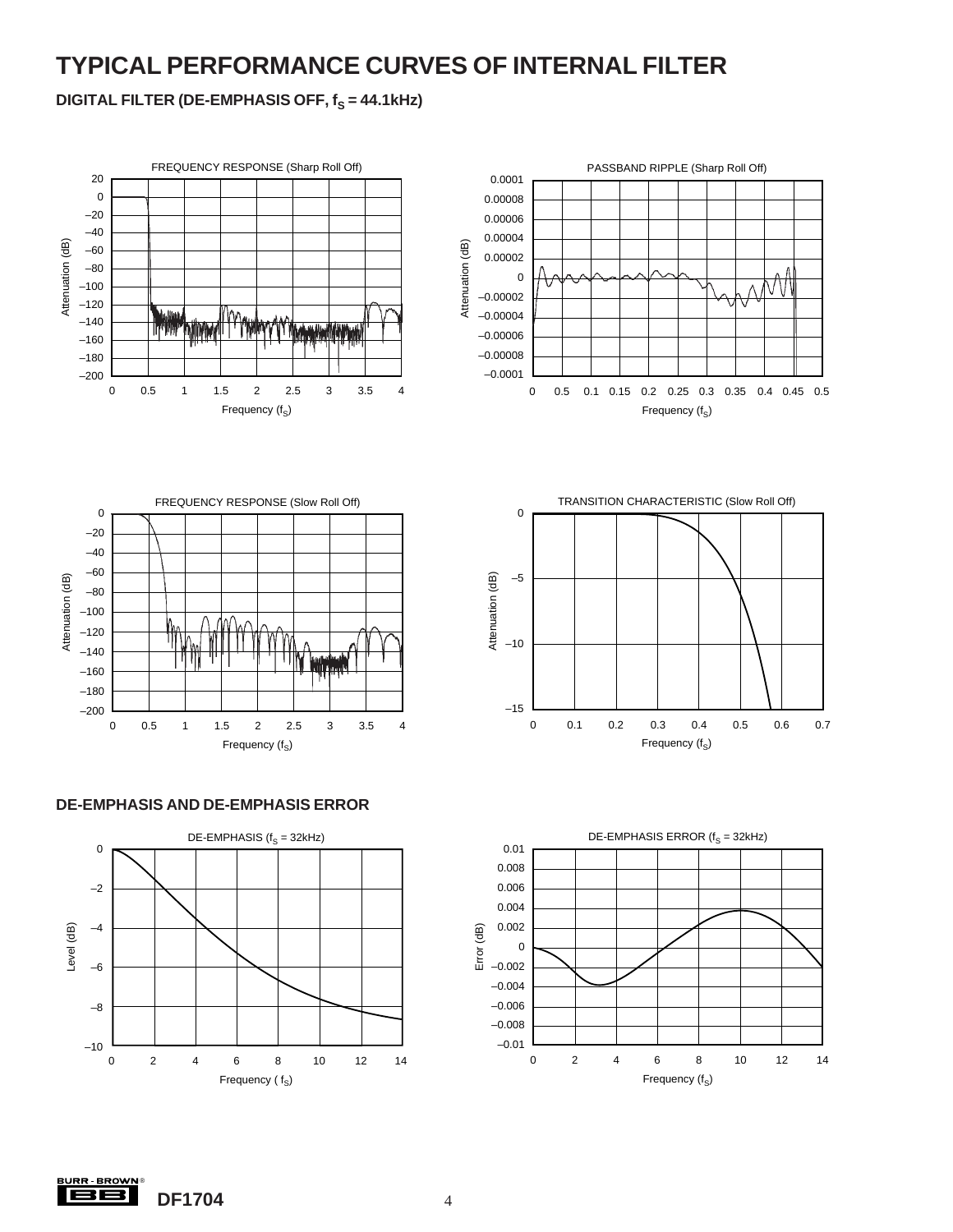### **TYPICAL PERFORMANCE CURVES OF INTERNAL FILTER**









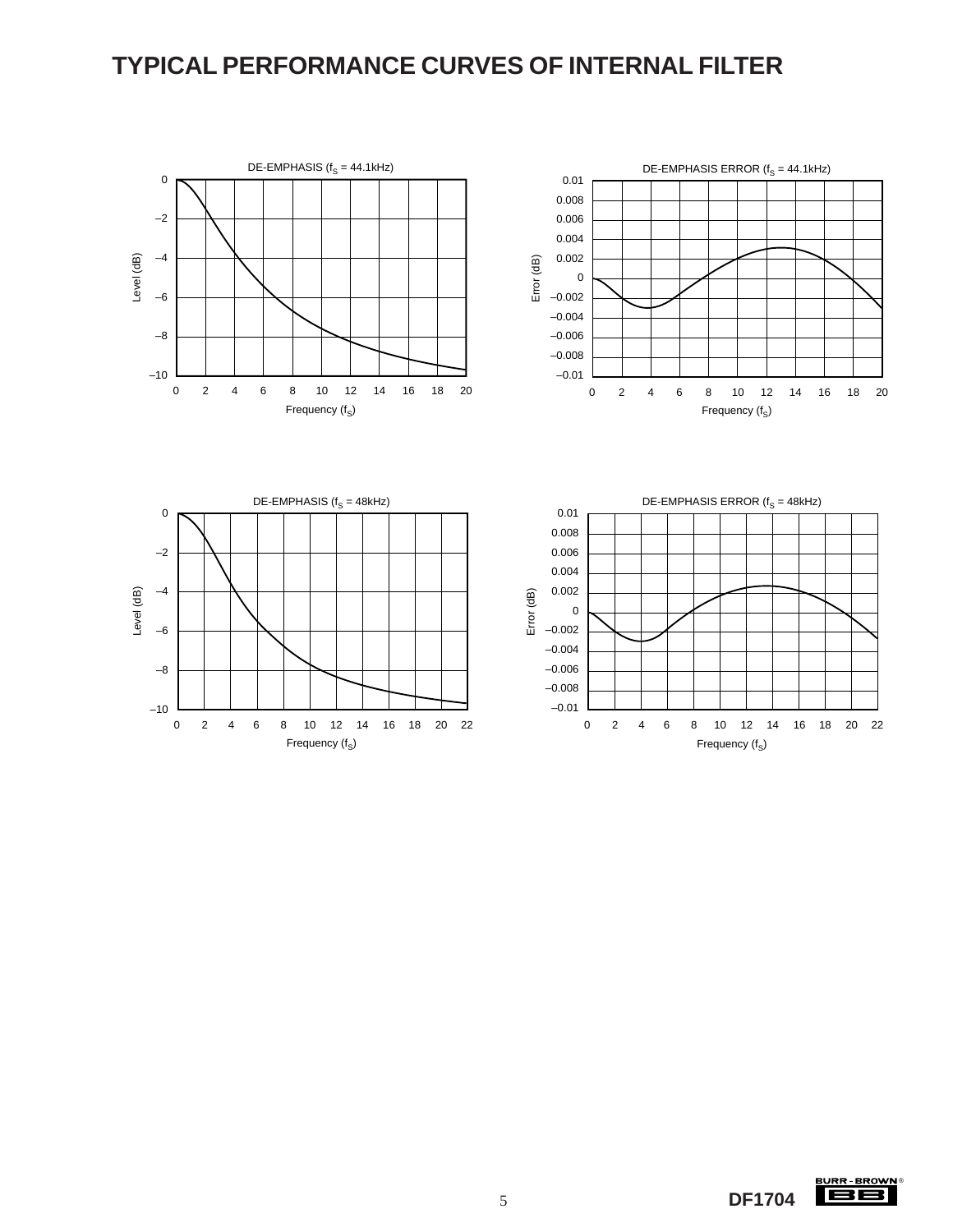#### **SYSTEM CLOCK REQUIREMENTS**

The system clock of the DF1704 can be supplied by either an external clock signal at XTI (pin 6), or by the on-chip crystal oscillator. The system clock rate must run at  $256f_S$ ,  $384f_s$ ,  $512f_s$ , or  $768f_s$ , where  $f_s$  is the audio sampling rate.

It should be noted that a  $768f_S$  system clock cannot be used when  $f<sub>S</sub> = 96kHz$ . In addition, the on-chip crystal oscillator is limited to a maximum frequency of 24.576MHz. Table I shows the typical system clock frequencies for selected sample rates.

The DF1704 includes a system clock detection circuit that determines the system clock rate in use. The circuit compares the system clock input (XTI) frequency with the LRCIN input rate to determine the system clock multiplier. Ideally, LRCIN and BCKIN should be derived from the system clock to ensure proper synchronization. If the phase difference between the system clock and LRCIN is larger than ±6 bit clock (BCKIN) periods, the synchronization of the system and LRCIN clocks will be performed automatically by the DF1704.

Timing requirements for the system clock input are shown in Figure 1.



FIGURE 1. System Clock Timing.

#### **RESET**

The DF1704 has both an internal power-on reset circuit and a reset pin, RST (pin 14), for providing an external reset signal. The internal power-on reset is performed automatically when power is applied to the DF1704, as shown in Figure 2. The RST pin can be used to synchronize the DF1704 with a system reset signal, as shown in Figure 3.

During the power-on reset period (1024 system clocks), the DF1704 outputs are forced LOW. For an external forced reset, the outputs are forced LOW during the initialization period (1024 system clocks), which occurs after the LOWto-HIGH transition of the  $\overline{RST}$  pin as shown in Figure 3.



FIGURE 2. Internal Power-On Reset Timing.



FIGURE 3. External Forces Reset Timing.

### **AUDIO INPUT INTERFACE**

The audio input interface is comprised of BCKIN (pin 2), LRCIN (pin 28), and DIN (pin 1).

BCKIN is the input bit clock, which is used to clock data applied at DIN into the DF1704's input serial interface. Input data at DIN is clocked into the DF1704 on the rising edge of BCKIN. The left/right clock, LRCIN, is used as a word latch for the audio input data.

BCKIN can run at  $32f_s$ ,  $48f_s$ , or  $64f_s$ , where  $f_s$  is the audio sample frequency. LRCIN is run at the  $f<sub>S</sub>$  rate. Figures 4 (a) through 4 (c) show the input data formats, which are selected by hardware or software controls. Figure 5 shows the audio input interface timing requirements.

| SAMPLING RATE FREQUENCY (fs) | $256f_S$        | $384f_S$        | $512f_s$   | $768f_S$        |
|------------------------------|-----------------|-----------------|------------|-----------------|
| 32kHz                        | 8.1920          | 12.2880         | 16.3840    | 24.5760         |
| 44.1kHz                      | 11.2896         | 16.9340         | 22.5792    | 33.8688(1)      |
| 48kHz                        | 12.2880         | 18.4320         | 24.5760    | $36.8640^{(1)}$ |
| 96kHz                        | $24.5760^{(3)}$ | $36.8640^{(1)}$ | 49.1520(1) | See Notes 1, 2  |

NOTES: (1) Maximum crystal oscillator frequency is 24.576MHz and cannot be used for these combinations. (2) 768f<sub>S</sub> system clock cannot be used with 96kHz sampling rate. (3) Use external system clock applied at XTI.

TABLE I. Typical System Clock Frequencies.

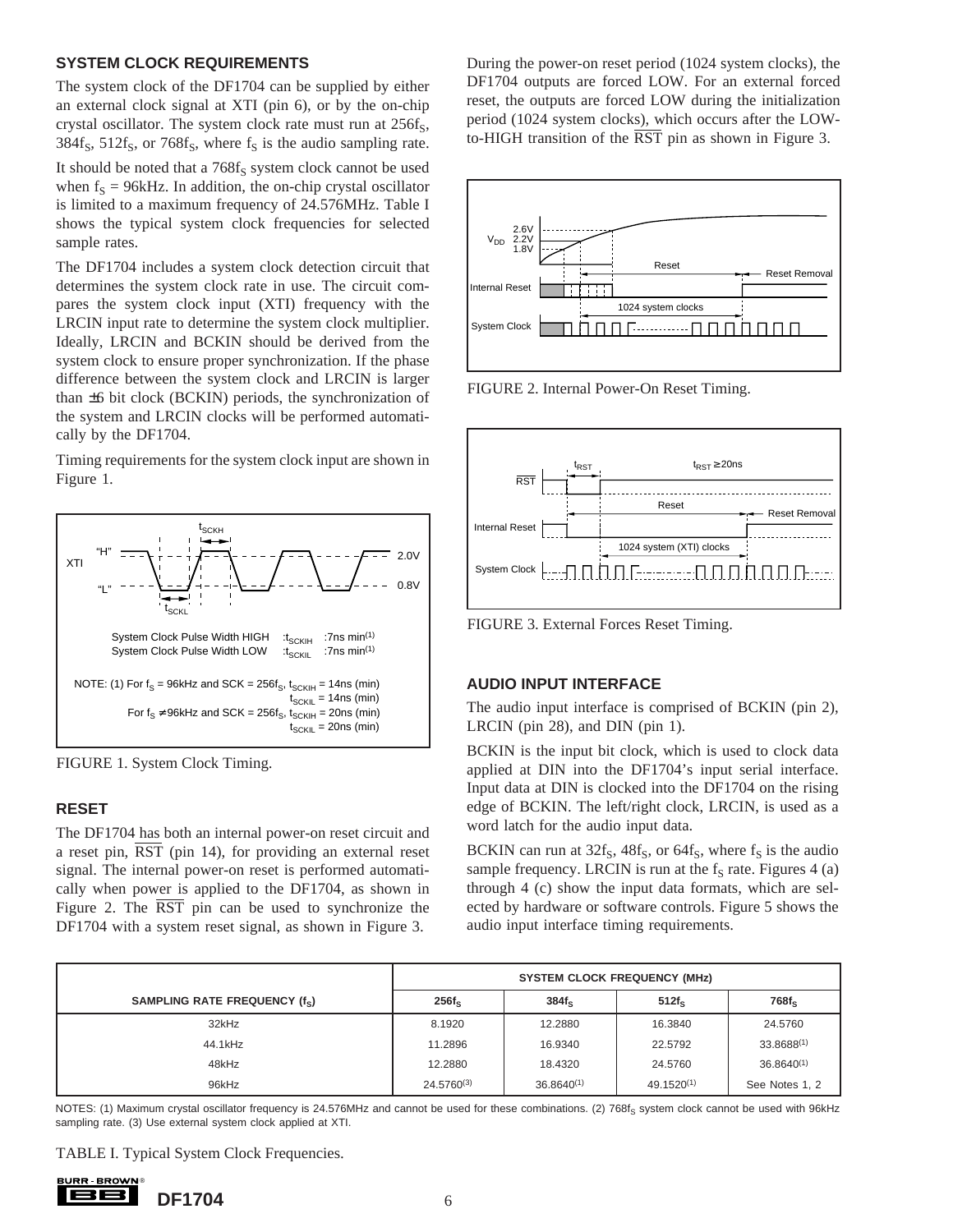

FIGURE 4. Audio Data Input Formats.



FIGURE 5. Audio Input Interface Timing.

**SURR BROWN** 188 7 **DF1704**

®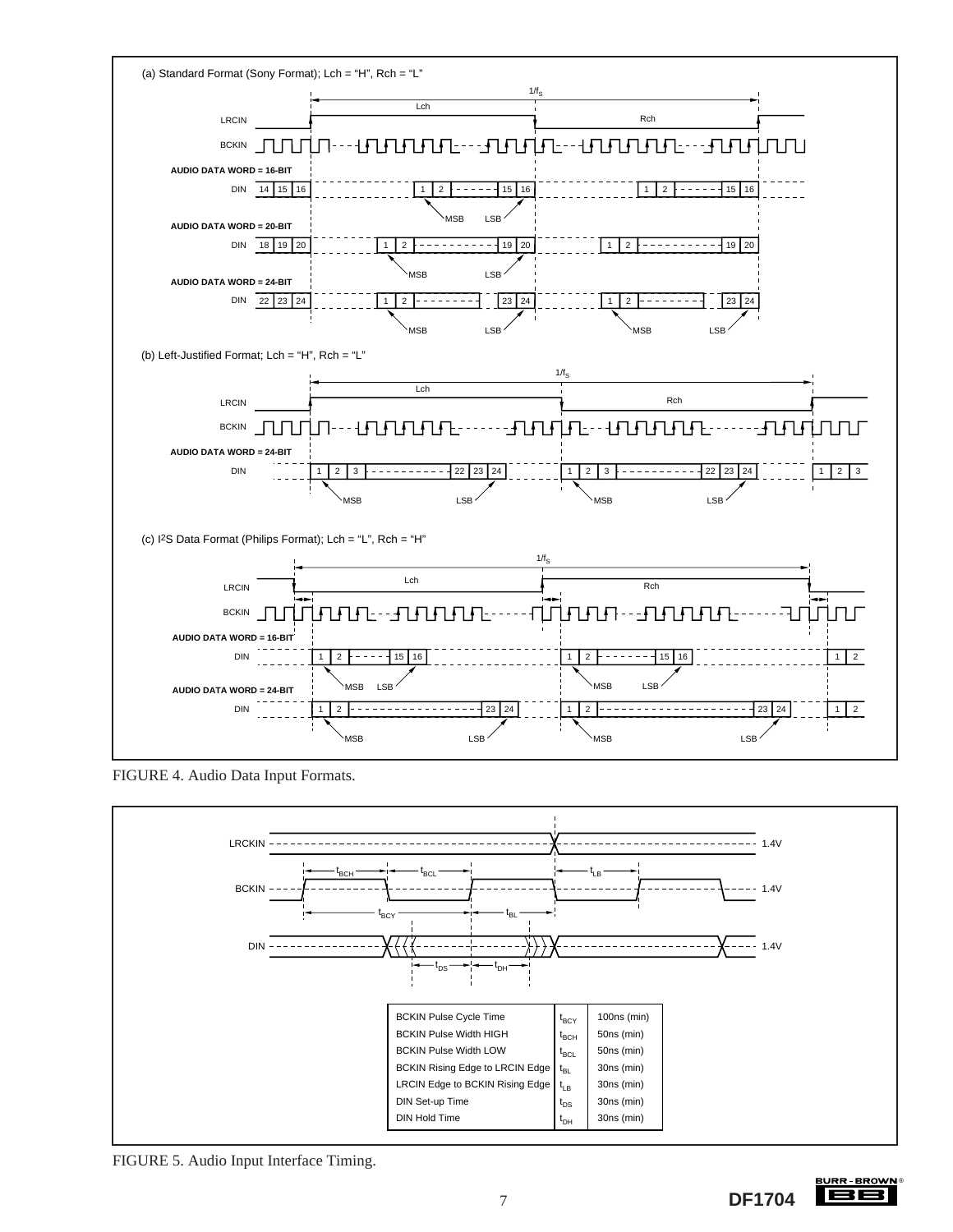### **AUDIO OUTPUT INTERFACE**

The audio output interface includes BCKO (pin 26), WCKO (pin 25), DOL (pin 24), and DOR (pin 23).

BCKO is the output bit clock and is used to clock data into an audio D/A converter, such as the PCM1704. DOL and DOR are the left and right audio data outputs. WCKO is the output word clock and is used to latch audio data words into an audio D/A converter.

WCKO runs at a fixed rate of  $8f_S$  ( $8X$  oversampling) for all system clock rates.

BCKO is fixed at  $256f_S$  for system clock rates of  $256f_S$  or  $512f_S$ .

BCKO is fixed at  $192f_S$  for system clock rates of  $384f_S$  or  $768f_s$ .

The output data format used by the DF1704 for DOL and DOR is Binary Two's Complement, MSB-first, right-justified audio data. Figures 6(a) and 6(b) show the output data formats for the DF1704. Figure 7 shows the audio output timing.

#### **MODE CONTROL**

The DF1704 may be configured using either software or hardware control. The selection is made using the MODE input (pin 10).

| <b>MODE SETTING</b> | <b>MODE CONTROL SELECTION</b> |
|---------------------|-------------------------------|
| $MODE = H$          | Software Mode                 |
| $MODE = L$          | Hardware Mode                 |

TABLE II. MODE Selection.



FIGURE 6. Audio Output Data Format.

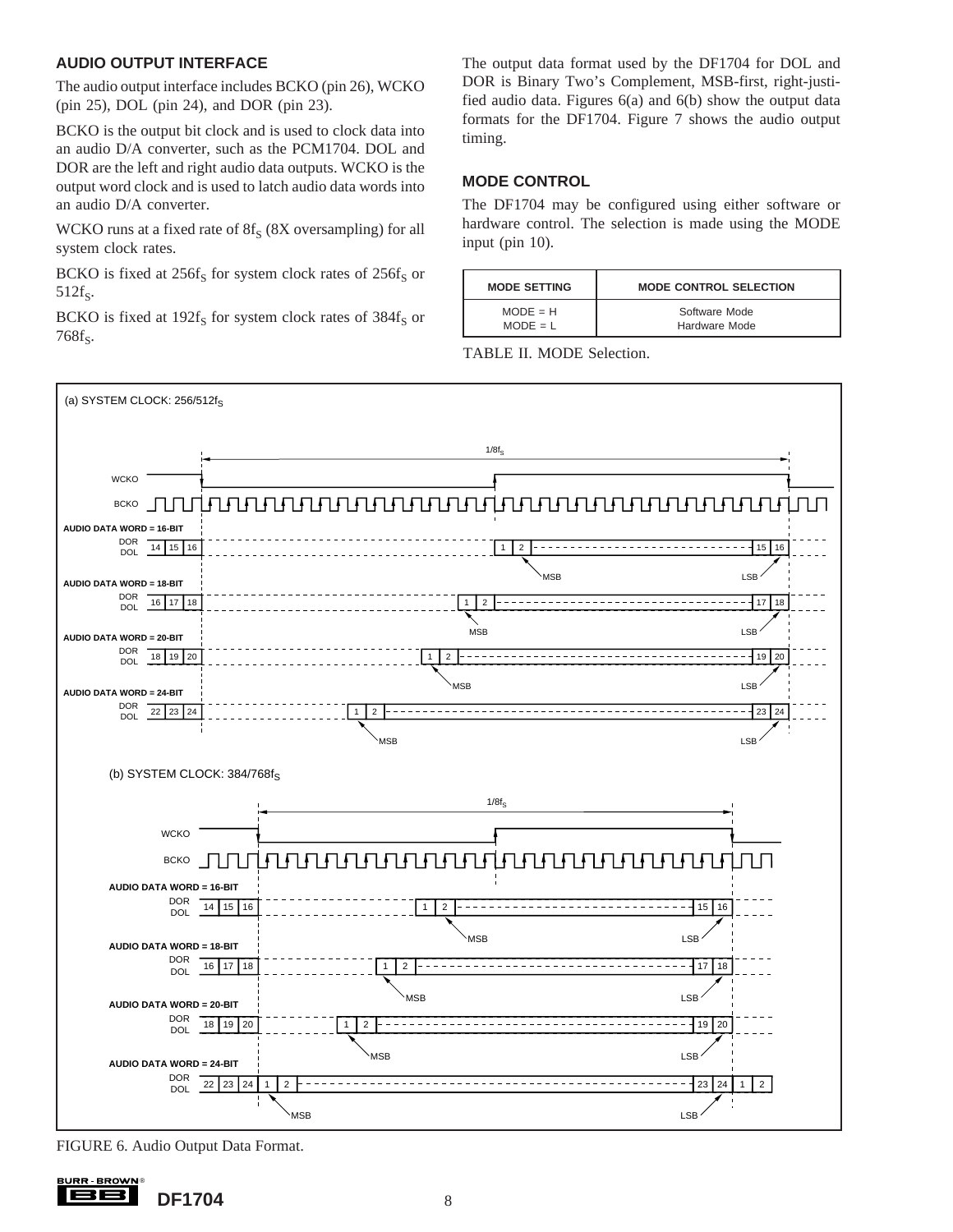

FIGURE 7. Audio Output Data Format.

#### **Programmable Functions**

The DF1704 includes a number of programmable features, with most being accessible from either Hardware or Software mode. Table III summarizes the user programmable functions for both modes of operation.

| <b>FUNCTION</b>                         | <b>SOFTWARE</b><br>$(MODE = H)$ | <b>HARDWARE</b><br>$(MODE = L)$ | <b>RESET</b><br><b>DEFAULT</b><br>(Software Mode) |
|-----------------------------------------|---------------------------------|---------------------------------|---------------------------------------------------|
| Input Data Format Selection             | ∩                               | Λ                               | Standard Format                                   |
| Input Word Length Selection             | Λ                               | U                               | 16 Bits                                           |
| Output Word Length Selection            | $\Omega$                        | $\cap$                          | 16 Bits                                           |
| <b>LRCIN Polarity Selection</b>         | O                               | $\cap$                          | Left/Right = High/Low                             |
| Digital De-Emphasis                     | $\Omega$                        | $\cap$                          | <b>OFF</b>                                        |
| Soft Mute                               | $\Omega$                        | $\cap$                          | <b>OFF</b>                                        |
| Digital Attenuation                     | $\Omega$                        | X                               | OdB, Independent L/R                              |
| Sample Rate for<br>De-Emphasis Function | $\Omega$                        | $\Omega$                        | 44.1 kHz                                          |
| Filter Roll-Off Selection               | Λ                               | $\Omega$                        | Sharp Roll-Off Selected                           |
| <b>CLKO Output Frequency Selection</b>  | $\Omega$                        | O                               | Same As XTI Input                                 |

Legend:  $0 =$  User Programmable,  $X =$  Not Available.

TABLE III. User-Programmable Functions for Software and Hardware Mode.

#### **Hardware Mode Controls**

With MODE = L, the DF1704 may be configured by utilizing several user-programmable pins. The following is a brief summary of the pin functions. Table IV provides more details on setting the hardware mode controls.

Pins I2S, IW0, and IW1 are used to select the audio data input format and word length.

Pins OW0 and OW1 are used to select the output data word length.

The DEM pin is used to enable and disable the digital deemphasis function. De-emphasis is only available for 32kHz, 44.1kHz, and 48kHz sample rates.

Pins SF0 and SF1 are used to select the sample rate for the de-emphasis function.

The SRO pin is used to select the digital filter response, either sharp or slow roll-off.

The MUTE pin is used to enable or disable the soft mute function.

The CKO pin is used to select the clock frequency seen at the CLKO pin, either XTI or  $XTI \div 2$ .

The LRIP pin is used to select the polarity used for the audio input left/right clock, LRCIN.

Finally, the RESV pin is not used by the current DF1704 design, but is reserved for future use.

#### **Software Mode Controls**

With MODE = H, the DF1704 may be configured by programming four internal registers in software mode. ML (pin 13), MC (pin 12), and MD (pin 11) make up the 3-wire software control port, and may be controlled using DSP or microcontroller general purpose I/O pins, or a serial port. Table V provides an overview of the internal registers, labeled MODE0 through MODE3.

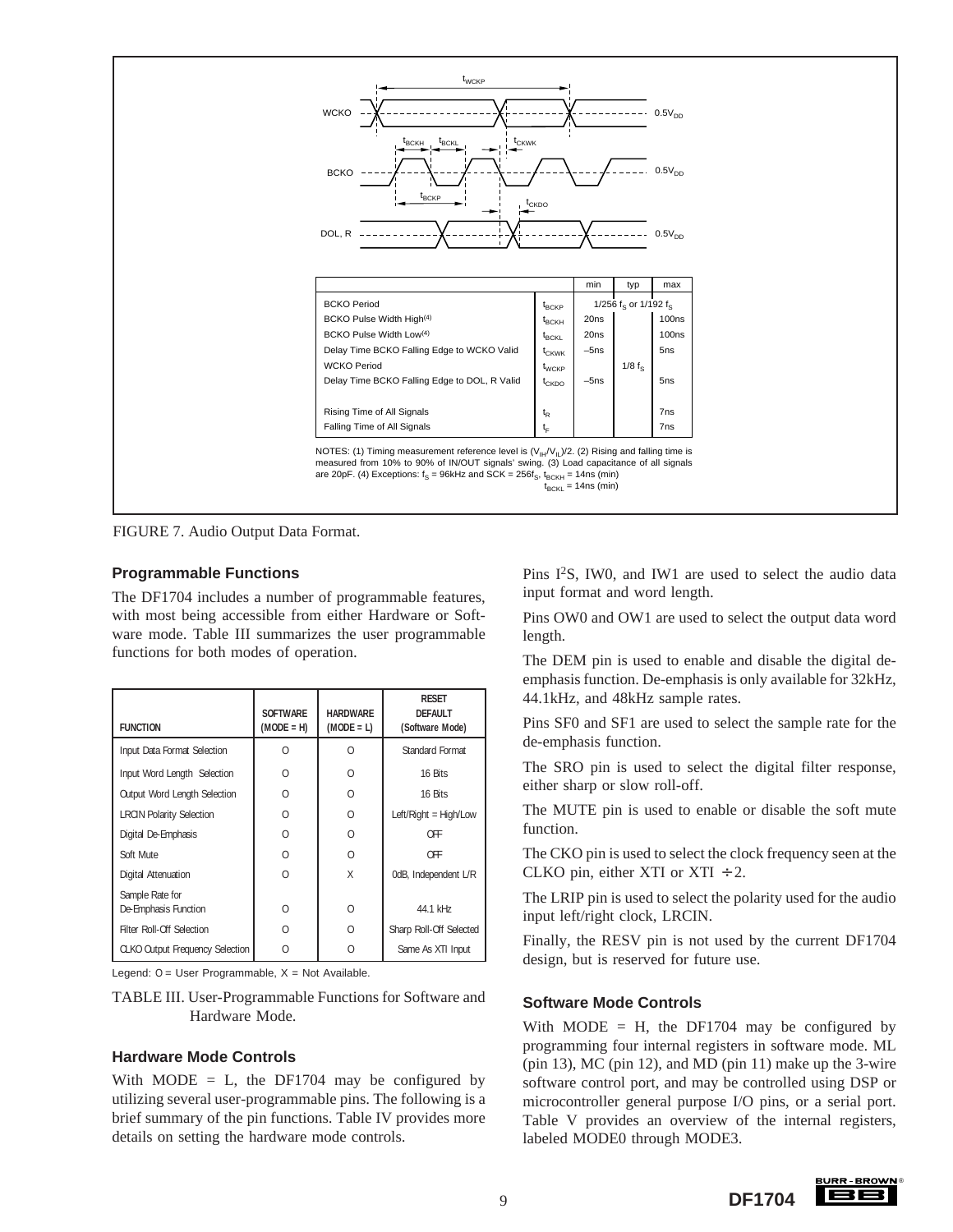| PIN<br><b>NAME</b>                 | PIN<br><b>NUMBER</b> | <b>DESCRIPTION</b>                                                                                                                                                                                                                                                                                                                                                                                                       |  |  |  |  |  |
|------------------------------------|----------------------|--------------------------------------------------------------------------------------------------------------------------------------------------------------------------------------------------------------------------------------------------------------------------------------------------------------------------------------------------------------------------------------------------------------------------|--|--|--|--|--|
| <b>RESV</b>                        | 13                   | Reserved, Not Used                                                                                                                                                                                                                                                                                                                                                                                                       |  |  |  |  |  |
| LRIP                               | 12                   | <b>LRCIN Polarity</b><br>LRIP = H: LRCIN= H = Left Channel, LRCIN= L = Right Channel<br>LRIP = L: LRCIN= L = Left Channel, LRCIN = H = Right Channel                                                                                                                                                                                                                                                                     |  |  |  |  |  |
| <b>CKO</b>                         | 11                   | <b>CLKO Output Frequency</b><br>$CKO = H$ : CLKO Frequency = $XTI/2$<br>$CKO = L$ : CLKO Frequency = XTI                                                                                                                                                                                                                                                                                                                 |  |  |  |  |  |
| <b>MUTE</b>                        | 15                   | Soft Mute Control: H = Mute Off, L = Mute On                                                                                                                                                                                                                                                                                                                                                                             |  |  |  |  |  |
| 12S<br>IW <sub>0</sub><br>IW1      | 3<br>4<br>5          | Input Data Format Controls                                                                                                                                                                                                                                                                                                                                                                                               |  |  |  |  |  |
|                                    |                      | $^{12}S$<br>IW1<br>IW0<br><b>INPUT FORMAT</b><br>16-Bit, Standard, MSB-First, Right-Justified<br>L<br>L<br>L.<br>L<br>L<br>H<br>20-Bit, Standard, MSB-First, Right-Justified<br>L.<br>$\mathsf{L}$<br>24-Bit, Standard, MSB-First, Right-Justified<br>H $\overline{a}$<br>L.<br>H<br>H<br>24-Bit, MSB-First, Left-Justified<br>16-Bit. <sup>12</sup> S<br>H<br>L<br>$\lfloor$<br>H<br>L<br>H.<br>24-Bit, <sup>12</sup> S |  |  |  |  |  |
| SR <sub>0</sub>                    | 27                   | Digital Filter Roll-Off: $H = Slow$ , $L = Sharp$                                                                                                                                                                                                                                                                                                                                                                        |  |  |  |  |  |
| OW0<br>0W1                         | 19<br>$20 -$         | Output Data Word Length Controls<br>0W1<br>OW0<br><b>OUTPUT FORMAT</b>                                                                                                                                                                                                                                                                                                                                                   |  |  |  |  |  |
|                                    |                      | L.<br>16-Bit. MSB-First<br>L.<br>L.<br>H<br>18-Bit, MSB-First<br>H<br>L<br>20-Bit, MSB-First<br>H<br>24-Bit, MSB-First<br>Н.                                                                                                                                                                                                                                                                                             |  |  |  |  |  |
| SF <sub>0</sub><br>SF <sub>1</sub> | 17<br>18             | Sample Rate Selection for the Digital De-Emphasis Control                                                                                                                                                                                                                                                                                                                                                                |  |  |  |  |  |
|                                    |                      | SF <sub>1</sub><br>SF <sub>0</sub><br><b>SAMPLING RATE</b><br>L<br>L.<br>44.1kHz<br>H<br>Reserved, Not Used<br>L<br>L<br>H.<br>48kHz<br>H<br>H<br>32kHz                                                                                                                                                                                                                                                                  |  |  |  |  |  |
| DEM                                | 16                   | Digital De-Emphasis: $H = On$ , $L = Off$                                                                                                                                                                                                                                                                                                                                                                                |  |  |  |  |  |

TABLE IV. Hardware Mode Controls.

Figures 8 through 10 show more details regarding the control port data format and timing requirements. The data format for the control port is 16-bit, MSB-first, with Bit B15 being the MSB.

| <b>REGISTER</b><br><b>NAMF</b> | <b>BIT</b><br><b>NAMF</b>                                            | <b>DESCRIPTION</b>                                                                                                                                                                                                                                                                                                                |
|--------------------------------|----------------------------------------------------------------------|-----------------------------------------------------------------------------------------------------------------------------------------------------------------------------------------------------------------------------------------------------------------------------------------------------------------------------------|
| MODF <sub>0</sub>              | AL[7:0]<br>LDL<br>A[1:0]<br>res                                      | Attenuation Data for the Left Channel<br>Attenuation Load Control for the Left Channel<br>Register Address<br>Reserved                                                                                                                                                                                                            |
| MODF1                          | AR[7:0]<br>LDL<br>A[1:0]<br>res                                      | Attenuation Data for the Right Channel<br>Attenuation Load Control for the Right Channel<br>Register Address<br>Reserved                                                                                                                                                                                                          |
| MODF <sub>2</sub>              | <b>MUT</b><br><b>DFM</b><br>IW[1:0]<br>OW[1:0]<br>A[1:0]<br>res      | Soft Mute Control<br>Digital De-Emphasis Control<br>Input Data Format and Word Length<br>Output Data Word Length<br>Register Address<br>Reserved                                                                                                                                                                                  |
| MODE3                          | 12S<br>I RP<br>ATC<br><b>SRO</b><br>CKO.<br>SF[1:0]<br>A[1:0]<br>res | Input Data Format (I <sup>2</sup> S or Standard/Left-Justified)<br><b>LRCIN Polarity</b><br>Attenuator Control, Dependent or Independent<br>Digital Filter Roll-Off Selection (sharp or slow)<br>CLKO Frequency Selection (XTI or XTI $\div$ 2)<br>Sample Rate Selection for De-Emphasis Function<br>Register Address<br>Reserved |

NOTE: All reserved bits should be programmed to 0.

TABLE V. Internal Register Mapping.

#### **Register Addressing**

A[1:0], bits B10 and B9 of the 16-bit control data word, are used to indicate the register address to be written to by the current control port write cycle. Table VI shows how to address the internal registers using bits A[1:0] of registers MODE0 through MODE3.

| А1 | A0 | <b>REGISTER SELECTED</b> |
|----|----|--------------------------|
|    |    | MODE <sub>0</sub>        |
|    |    | MODE1                    |
|    |    | MODE <sub>2</sub>        |
|    |    | MODE3                    |

TABLE VI. Internal Register Addressing.

|                   | <b>B15</b> | <b>B14</b> | <b>B13</b> | <b>B12</b> | <b>B11</b> | <b>B10</b>     | B <sub>9</sub> | B <sub>8</sub> | B7              | B <sub>6</sub>  | B <sub>5</sub>  | <b>B4</b>       | B <sub>3</sub>  | <b>B2</b>       | <b>B1</b>       | B <sub>0</sub> |
|-------------------|------------|------------|------------|------------|------------|----------------|----------------|----------------|-----------------|-----------------|-----------------|-----------------|-----------------|-----------------|-----------------|----------------|
| MODE <sub>0</sub> | res        | res        | res        | res        | res        | A <sub>1</sub> | A <sub>0</sub> | LDL            | AL7             | AL6             | AL <sub>5</sub> | AL <sub>4</sub> | AL <sub>3</sub> | AL <sub>2</sub> | AL1             | ALO            |
|                   |            |            |            |            |            |                |                |                |                 |                 |                 |                 |                 |                 |                 |                |
| MODE1             | res        | res        | res        | res        | res        | A <sub>1</sub> | A <sub>0</sub> | LDR            | AR7             | AR <sub>6</sub> | AR <sub>5</sub> | AR4             | AR3             | AR <sub>2</sub> | AR <sub>1</sub> | AR0            |
|                   |            |            |            |            |            |                |                |                |                 |                 |                 |                 |                 |                 |                 |                |
| MODE <sub>2</sub> | res        | res        | res        | res        | res        | A <sub>1</sub> | A <sub>0</sub> | res            | res             | OW <sub>1</sub> | OW <sub>0</sub> | IW <sub>1</sub> | IW <sub>0</sub> | res             | <b>DEM</b>      | <b>MUT</b>     |
|                   |            |            |            |            |            |                |                |                |                 |                 |                 |                 |                 |                 |                 |                |
| MODE3             | res        | res        | res        | res        | res        | A <sub>1</sub> | A <sub>0</sub> | res            | SF <sub>1</sub> | SF <sub>0</sub> | <b>CKO</b>      | res             | <b>SRO</b>      | <b>ATC</b>      | ∟RP             | 12S            |
|                   |            |            |            |            |            |                |                |                |                 |                 |                 |                 |                 |                 |                 |                |

FIGURE 8. Internal Mode Control Registers.



FIGURE 9. Software Interface Format.

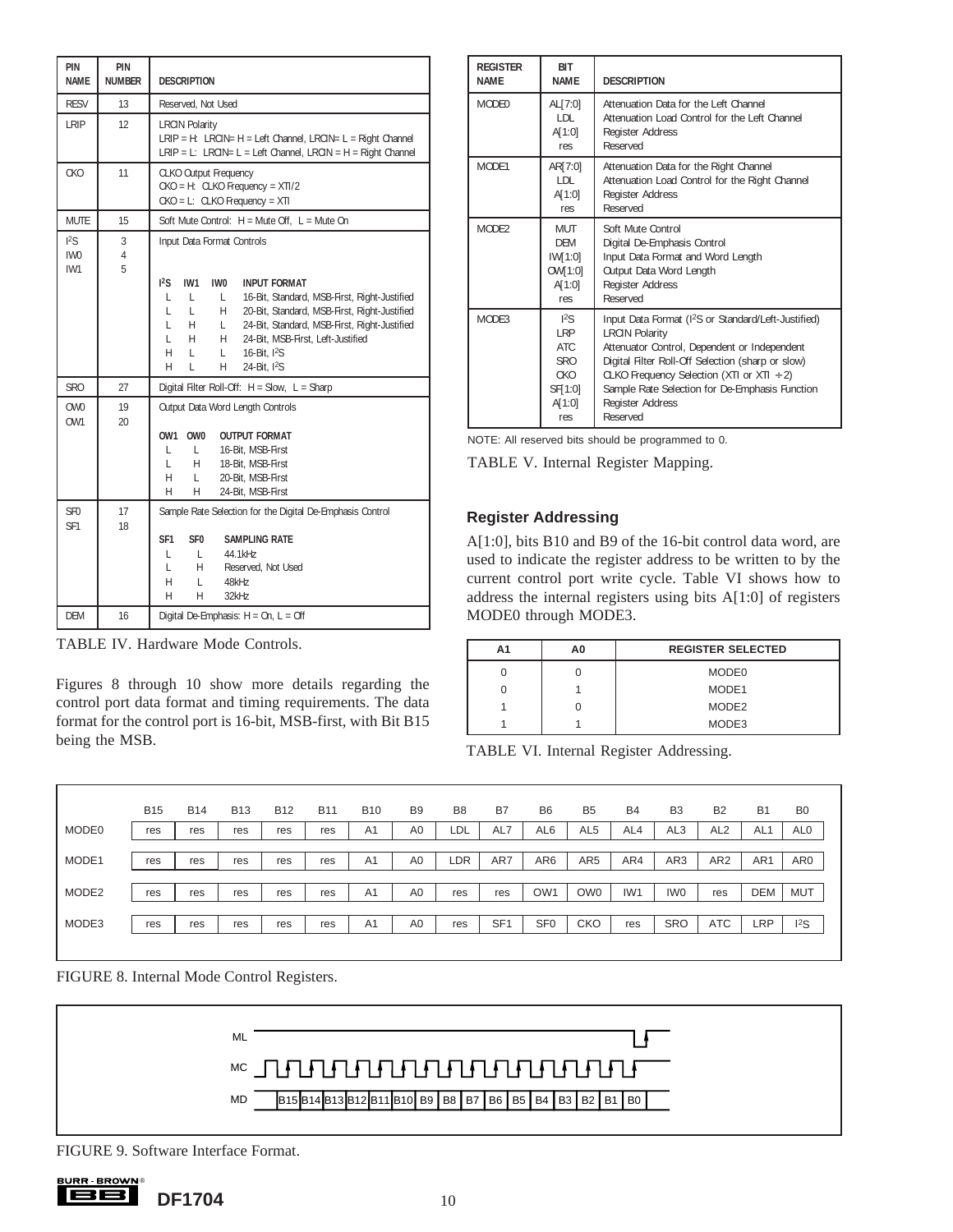

FIGURE 10. Software Interface Timing Requirements.

#### **MODE0 Register**

The MODE0 register is used to set the attenuation data for the Left output channel, or DOL (pin 24).

When  $ATC = 1$  (Bit B2 of Register MODE3 = 1), the Left channel attenuation data AL[7:0] is used for both the Left and Right channel attenuators.

When  $ATC = 0$ , (Bit B2 of Register MODE3 = 0), Left channel attenuation data is taken from AL[7:0] of register MODE0, and Right channel attenuation data is taken from AR[7:0] of register MODE1.

AL[7:0] Left Channel Attenuator Data, where AL7 is the MSB and AL0 is the LSB. Attenuation Level is given by:

 $ATTEN = 0.5 \cdot (DATA - 255)dB$ 

For  $DATA = FFh$ ,  $ATTEN = -0dB$ For DATA = FEh,  $ATTEN = -0.5dB$ For DATA = 01h,  $ATTEN = -127.5dB$ For  $DATA = 00h$ ,  $ATTEN =$  infinity = Mute

LDL Left Channel Attenuation Data Load Control. This bit is used to simultaneously set attenuation levels of both the Left and Right channels.

> When  $LDL = 1$ , the Left channel output level is set by the data in AL[7:0]. The Right channel output level is set by the data in AL[7:0], or the most recently programmed data in bits AR[7:0] of register MODE1.

> When  $LDL = 0$ , the Left channel output data remains at its previously programmed level.

### **MODE1 Register**

The MODE1 register is used to set the attenuation data for the Right output channel, or DOR (pin 23).

When  $ATC = 1$  (Bit B2 of Register MODE3 = 1), the Left channel attenuation data AL[7:0] of register MODE0 is used for both the Left and Right channel attenuators.

When  $ATC = 0$ , (Bit B2 of Register MODE3 = 0), Left channel attenuation data is taken from AL[7:0] of register MODE0, and Right channel attenuation data is taken from AR[7:0] of register MODE1.

AR[7:0] Right Channel Attenuator Data, where AR7 is the MSB and AR0 is the LSB. Attenuation Level is given by:

 $ATTEN = 0.5 \cdot (DATA - 255)dB$ 

For  $DATA = FFh$ ,  $ATTEN = -0dB$ For  $DATA = FEh$ ,  $ATTEN = -0.5dB$ For DATA = 01h,  $ATTEN = -127.5dB$ For  $DATA = 00h$ ,  $ATTEN =$  infinity = Mute

LDR Right Channel Attenuation Data Load Control. This bit is used to simultaneously set attenuation levels of both the Left and Right channels.

> When  $LDR = 1$ , the Right channel output level is set by the data in AR[7:0], or by the data in bits AL[7:0] of register MODE0. The Left channel output level is set to the most recently programmed data in bits AL[7:0] of register MODE0.

> When  $LDR = 0$ , the Right channel output data remains at its previously programmed level.

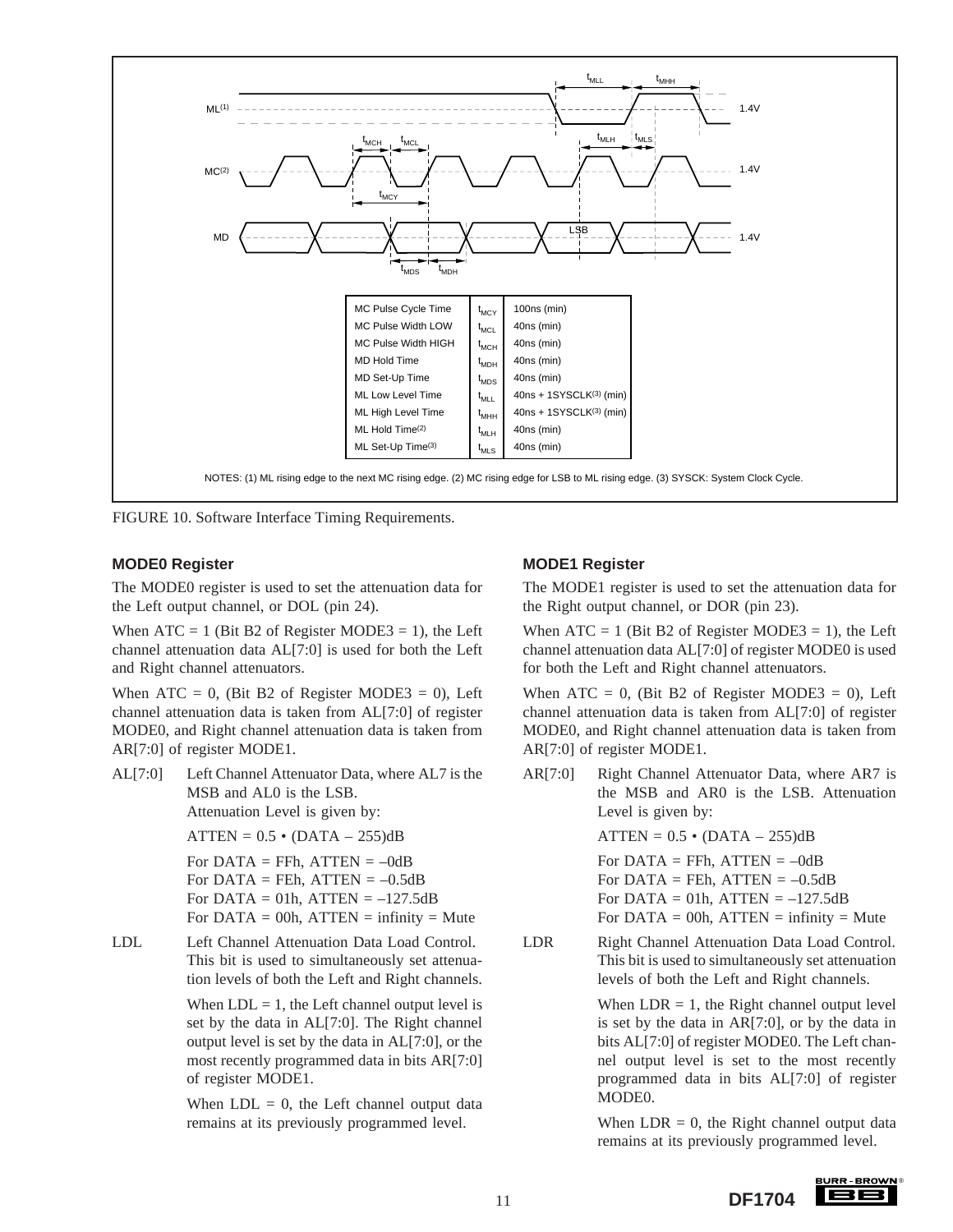### **MODE2 Register**

The MODE2 register is used to program various functions:

MUT Soft Mute Function. When  $MUT = 0$ . Soft Mute is ON for both and Right channels. When  $MUT = 1$ , Soft Mute is OFF for both and Right channels.

- DEM Digital De-Emphasis Function. When  $DEM = 0$ , de-emphasis is OFF. When  $DEM = 1$ , de-emphasis is ON.
- IW[1:0] Input Data Format and Word Length.

| $I^2S$   | IW1               | IW <sub>0</sub>   | Description                                                     |
|----------|-------------------|-------------------|-----------------------------------------------------------------|
| $\Omega$ | 0                 | $\mathbf{\Omega}$ | 16-Bit Data, Standard<br>Format (MSB-First,<br>Right-Justified) |
|          |                   | 1                 | 20-Bit Data, Standard<br>Format                                 |
| $\Omega$ | 1                 | $\theta$          | 24-Bit Data, Standard<br>Format                                 |
| 0        | 1                 | 1                 | 24-Bit Data, MSB-First,<br>Left-Justified                       |
| 1        | $\mathbf{\Omega}$ | $\theta$          | 16-Bit Data, I <sup>2</sup> S Format                            |
| 1        | $\mathbf{\Omega}$ | 1                 | 24-Bit Data, I <sup>2</sup> S format                            |
| 1        | 1                 | 0                 | Reserved                                                        |
|          |                   |                   | Reserved                                                        |

OW[1:0] Output Data Word Length.

|          | OW1 OW0 | Description            |
|----------|---------|------------------------|
| $\Omega$ |         | 16-Bit Data, MSB-First |
| $\Omega$ |         | 18-Bit Data, MSB-First |
|          |         | 20-Bit Data, MSB-First |
|          |         | 24-Bit Data, MSB-First |
|          |         |                        |

### **MODE3 Register**

The MODE3 register is used to program various functions.

I2S Input Data Format.

When  $I^2S = 0$ , standard or left-justified formats are enabled.

When  $I^2S = 1$ , the  $I^2S$  formats are enabled.

LRP LRCIN Polarity Selection.

When  $LRP = 0$ , Left channel is HIGH and Right channel is LOW.

When  $LRP = 1$ , Left channel is LOW and Right channel is HIGH.

| ons:<br>Left | <b>ATC</b> |                                                                                                                                                                       | Attenuator Control.             | This bit is used to determine whether the Left<br>and Right channel attenuators operate with inde-<br>pendent data, or use common data (the Left<br>channel data in bits AL[7:0] of register MODE0). |
|--------------|------------|-----------------------------------------------------------------------------------------------------------------------------------------------------------------------|---------------------------------|------------------------------------------------------------------------------------------------------------------------------------------------------------------------------------------------------|
| Left         |            |                                                                                                                                                                       | attenuator data is independent. | When $ATC = 0$ , the Left and Right channel                                                                                                                                                          |
|              |            | When $ATC = 1$ , the Left and Right channel<br>attenuators use common data.                                                                                           |                                 |                                                                                                                                                                                                      |
|              | <b>SRO</b> | Digital Filter Roll-Off Selection.                                                                                                                                    |                                 |                                                                                                                                                                                                      |
|              |            | When $SRO = 0$ , sharp roll-off is selected.<br>When $SRO = 1$ , slow roll-off is selected.                                                                           |                                 |                                                                                                                                                                                                      |
|              | CKO        | CLKO Output Frequency Selection.                                                                                                                                      |                                 |                                                                                                                                                                                                      |
| ırd<br>ırd   |            | When $CKO = 0$ , the CLKO frequency is the<br>same as the clock at the XTI input.<br>When $CKO = 1$ , the CLKO frequency is half of<br>the XTI input clock frequency. |                                 |                                                                                                                                                                                                      |
| ırd          | SF[1:0]    | Sampling Frequency Selection for the De-Em-<br>phasis Function.                                                                                                       |                                 |                                                                                                                                                                                                      |
|              |            | SF1                                                                                                                                                                   | SF <sub>0</sub>                 | Description                                                                                                                                                                                          |
| irst,        |            | $\Omega$<br>$\theta$                                                                                                                                                  | $\Omega$<br>1                   | 44.1 kHz<br>Reserved                                                                                                                                                                                 |
| rmat         |            | 1                                                                                                                                                                     | 0                               | 48 kHz                                                                                                                                                                                               |

### **APPLICATIONS INFORMATION**

1 1 32 kHz

### **PCB LAYOUT GUIDELINES**

In order to obtain the specified performance from the DF1704 and its associated D/A converters, proper printed circuit board layout is essential. Figure 11 shows two approaches for obtaining the best audio performance.

Figure 11(a) shows a standard, mixed signal layout scheme. The board is divided into digital and analog sections, each with its own ground. The ground areas should be put on a split-plane, separate from the routing and power layers. The DF1704 and all digital circuitry should be placed over the digital section, while the audio DACs and analog circuitry should be located over the analog section of the board. A common connection between the digital and analog grounds is required and is done at a single point as shown.

For Figure 11(a), digital signals should be routed from the DF1704 to the audio DACs using short, direct connections to reduce the amount of radiated high-frequency energy. If necessary, series resistors may be placed in the clock and data signal paths to reduce or eliminate any overshoot or undershoot present on these signals. A value of  $50\Omega$  to  $100\Omega$ is recommended as a starting point, but the designer should experiment with the resistor values in order to obtain the best results.

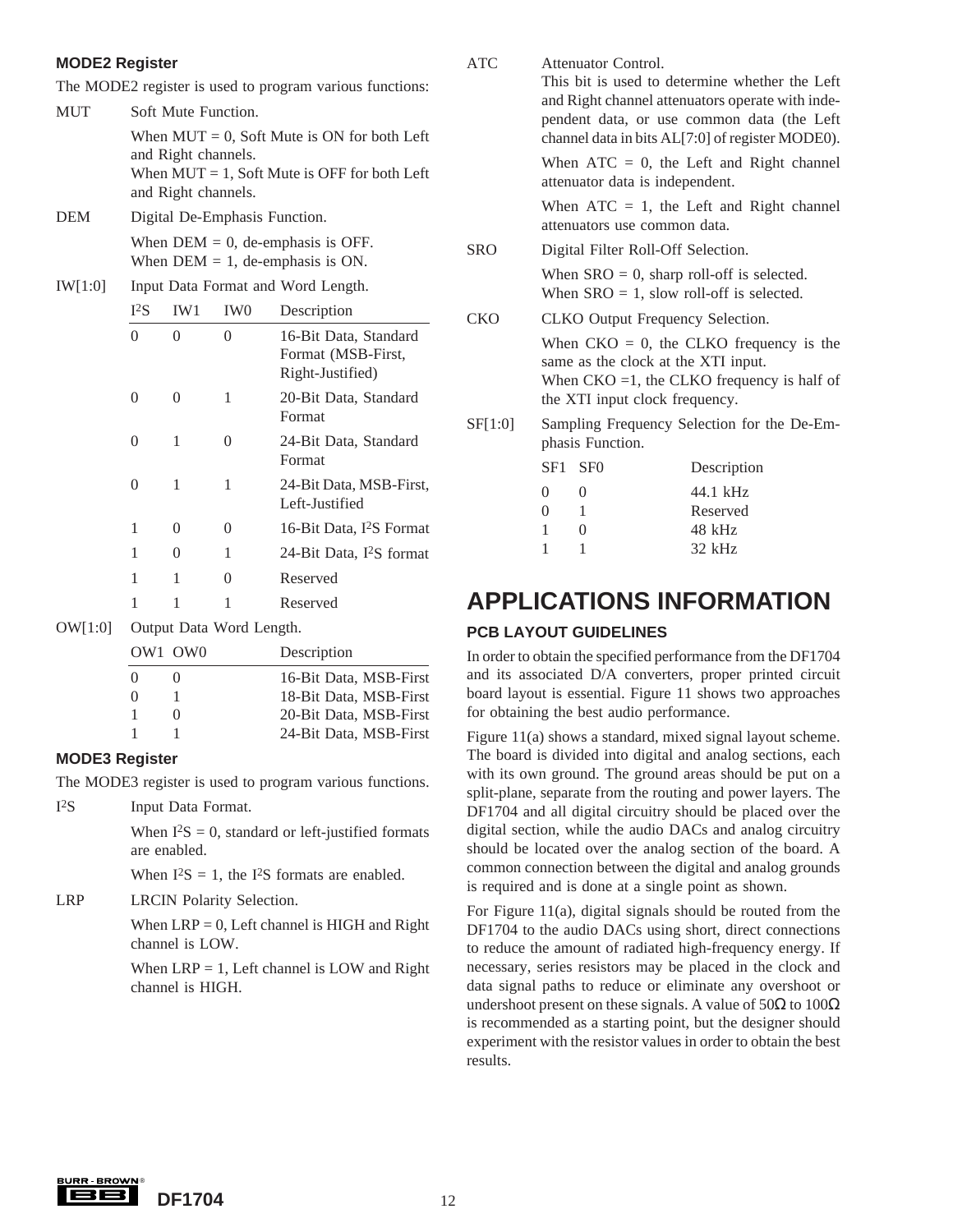Figure 11(b) shows an improved method for high performance, mixed signal board layout. This method adds digital isolation between the DF1704 and the audio DACs, and provides complete isolation between the digital and analog sections of the board. The Burr-Brown ISO150 dual digital coupler provides excellent isolation, and operates at speeds up to 80Mbps.

#### **POWER SUPPLIES AND BYPASSING**

The DF1704 requires a single +5V power supply for operation. The power supply should be bypassed by a 10µF and 0.1µF parallel capacitor combination. The capacitors should be placed as close as possible to  $V_{DD}$  (pin 22). Aluminum electrolytics or tantalum capacitors can be used for the 10µF value, while ceramics may be used for the 0.1µF value.

#### **BASIC CIRCUIT CONNECTIONS**

Figures 12 and 13 show basic circuit connections for the DF1704. Figure 12 shows connections for Hardware mode controls, while Figure 13 shows connections for Software mode controls. Notice the placement of  $C_1$  and  $C_2$  in both figures, as they are physically close to the DF1704.

#### **TYPICAL APPLICATIONS**

The DF1704 will typically be used in high performance audio equipment, in conjunction with high performance audio D/A converters. Figure 14 shows a typical application circuit example, employing the DF1704, a digital audio receiver, and two PCM1704 24-bit, 96kHz audio DACs.

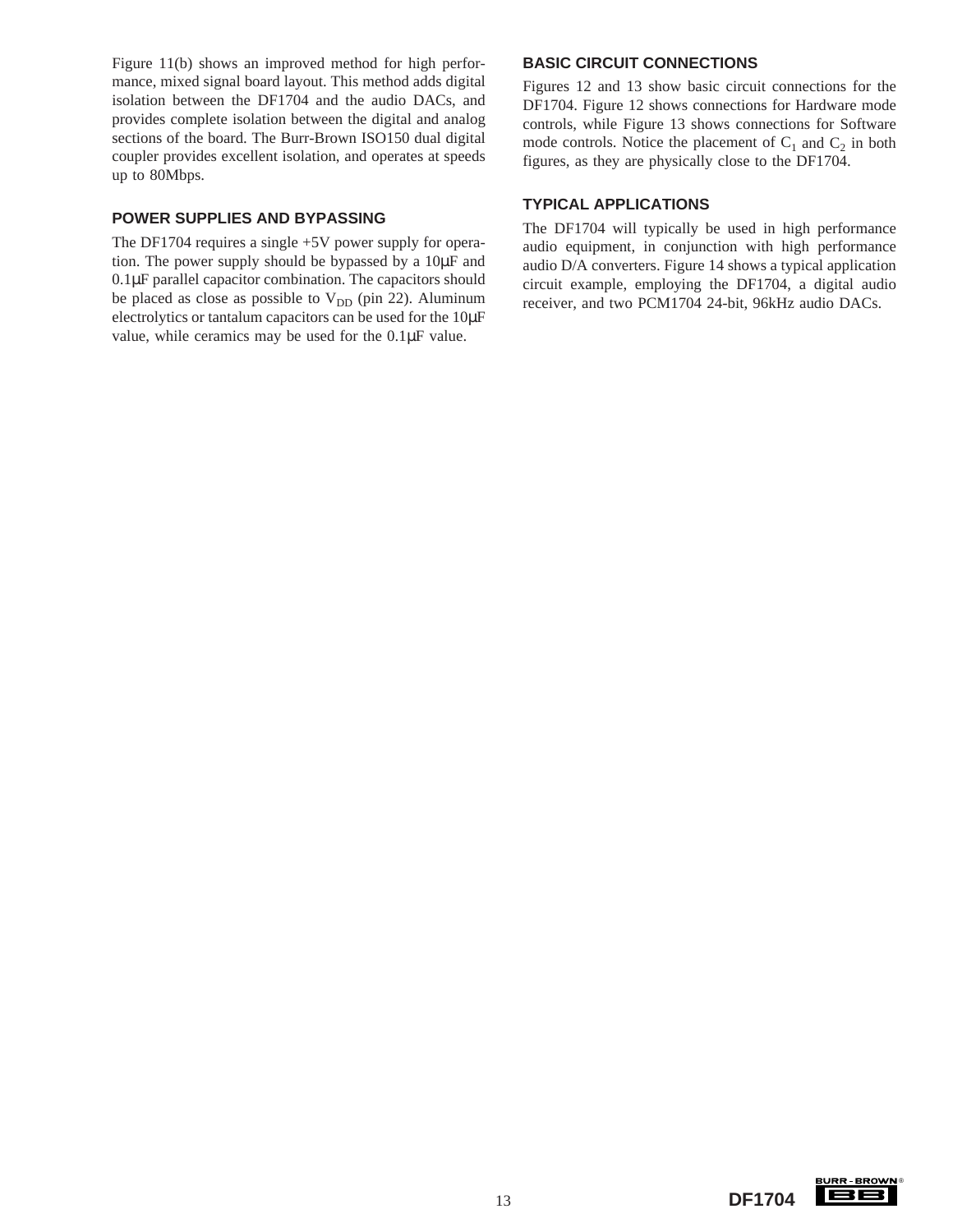

FIGURE 11. PCB Layout Model.

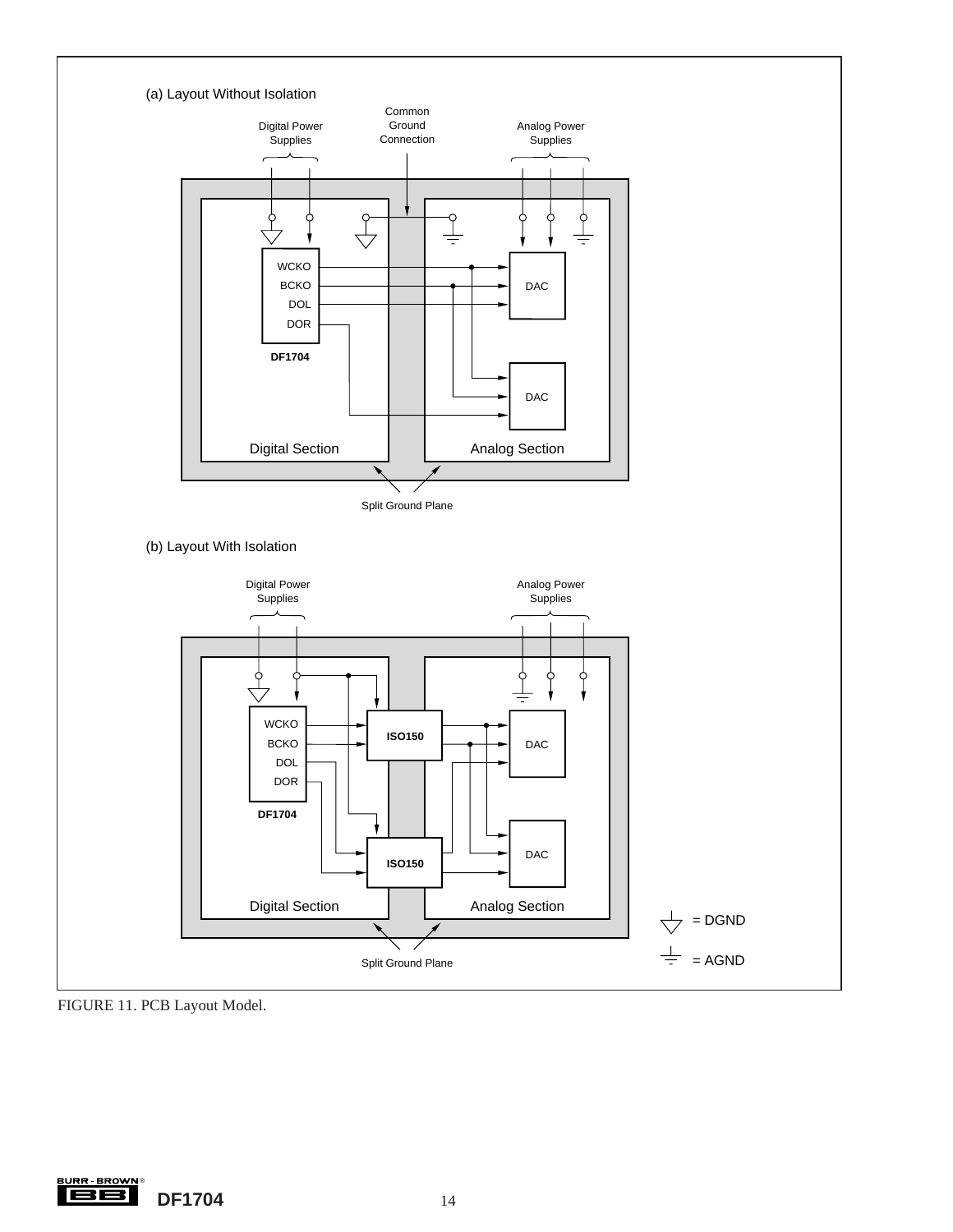

FIGURE 12. Basic Circuit Connections, Hardware Control.



FIGURE 13. Basic Circuit Connection, Software Control.